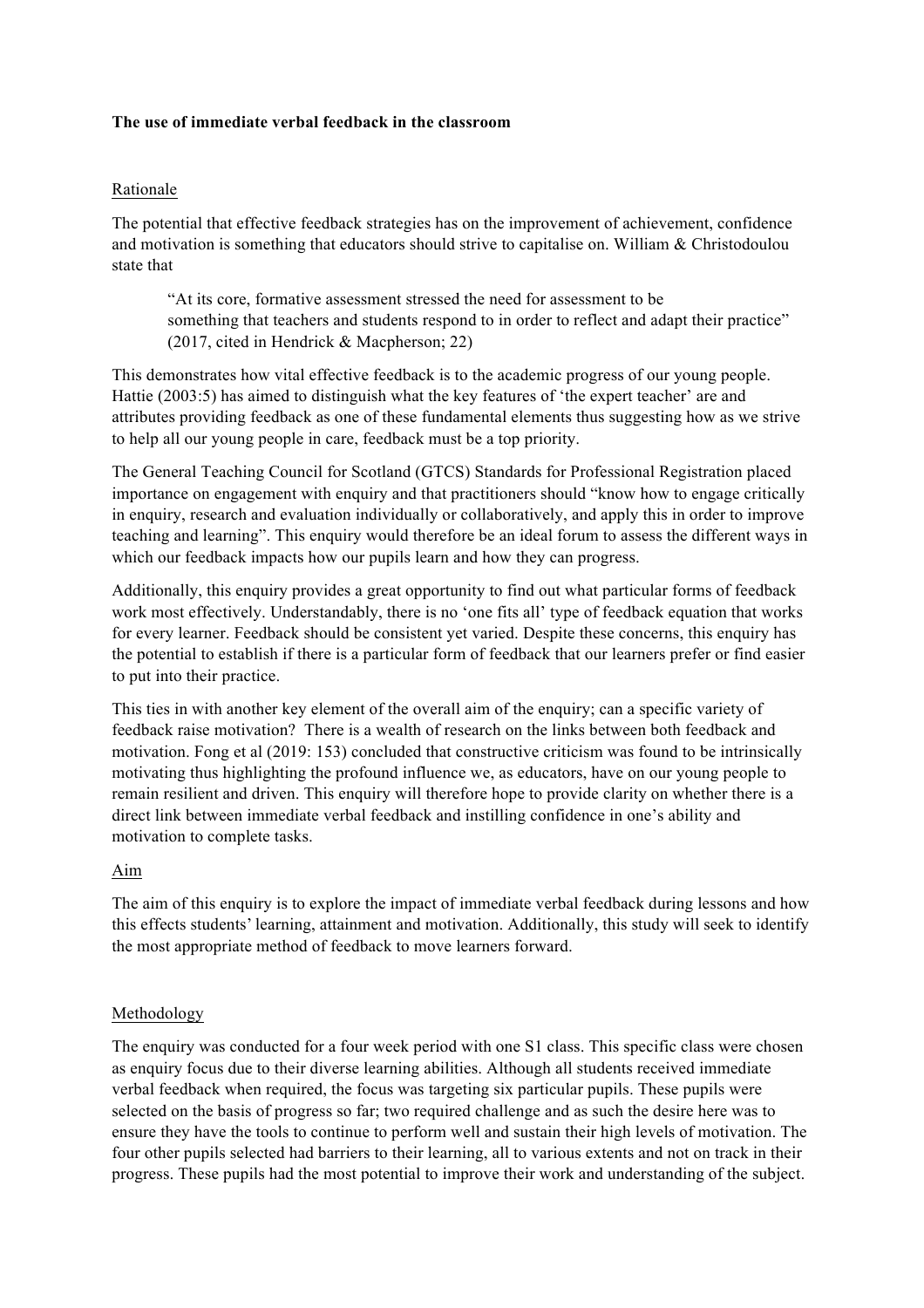For the first two weeks of the enquiry, the focus of feedback was immediate verbal feedback with use of a stamp in their class jotter to confirm feedback had been provided along with initials of both myself and the pupil. The following two weeks, written feedback was the key focus. Verbal feedback naturally occurred during this time as well however was not formalised through use of a stamp. Previously submitted work and the standard submitted after the enquiry along with surveys taken through this period were compared.

## Surveys

Overall, three separate surveys were conducted. One at the initial start of the enquiry, the second at the halfway point of the enquiry and a last one on the final day of the enquiry. The surveys had a variety of questions; a mixture of open, closed and score based questions. All learners took part in the survey to ensure inclusivity however six responses were analysed separately for the purposes of this enquiry.

## Diary

Throughout the enquiry, a reflective diary was updated to note any key observations throughout the four week period. These observations were varied and analysed pupils' behaviour, motivation, comprehension of the topic, confidence and engagement within the class.

I used a number of strategies throughout this enquiry that was gained from further reading. As a practitioner, verbal feedback is a daily and important tool that I use. However, I found that I had to formalise this in a way to ensure that pupils, and perhaps parents, are clear that feedback that I am delivering has an overall objective.

#### Findings

Despite the enquiry highlighting varied themes around feedback, overall it was clear that verbal feedback was very effective across all learners in a variety of ways. I found that across the board the standard of work being produced improved when verbal feedback was provided with use of the feedback stamp. This had a mostly positive impact on the pupil's end of unit assessment that took part during the four week period compared to prior results as well as the quality of work in their jotters. Pupils' confidence and motivation also improved in the classroom during this period and it was clear that they all enjoyed getting a stamp added to their jotter.

One particular example that demonstrated how verbal feedback improved the pupils' standard of work was during week 1 of the enquiry. The pupils were asked to complete a History skills question. This was a literacy heavy focused lesson that incorporated the skill of assessing the effectiveness of source based evidence as well as identifying missing evidence. This is a challenging piece of work and was therefore a perfect activity for measuring the effectiveness of verbal feedback. After the initial instruction of the activity was complete, I approached pupils to ensure they were on task and provide feedback as appropriate. What was clear at the time, and from my reflective diary, that positive change in the majority of pupils' work improved much quicker. Some were able to reproduce feedback straight away and to a good standard. It was clear that they understood the action that was required and did so immediately.

Overall, I saw a very positive impact on achievement amongst my learners. In week two of the enquiry, our class practiced the aforementioned activity for a second time to measure the pupils' ability to carry out past feedback. The verbal feedback stamp was used again in the same manner and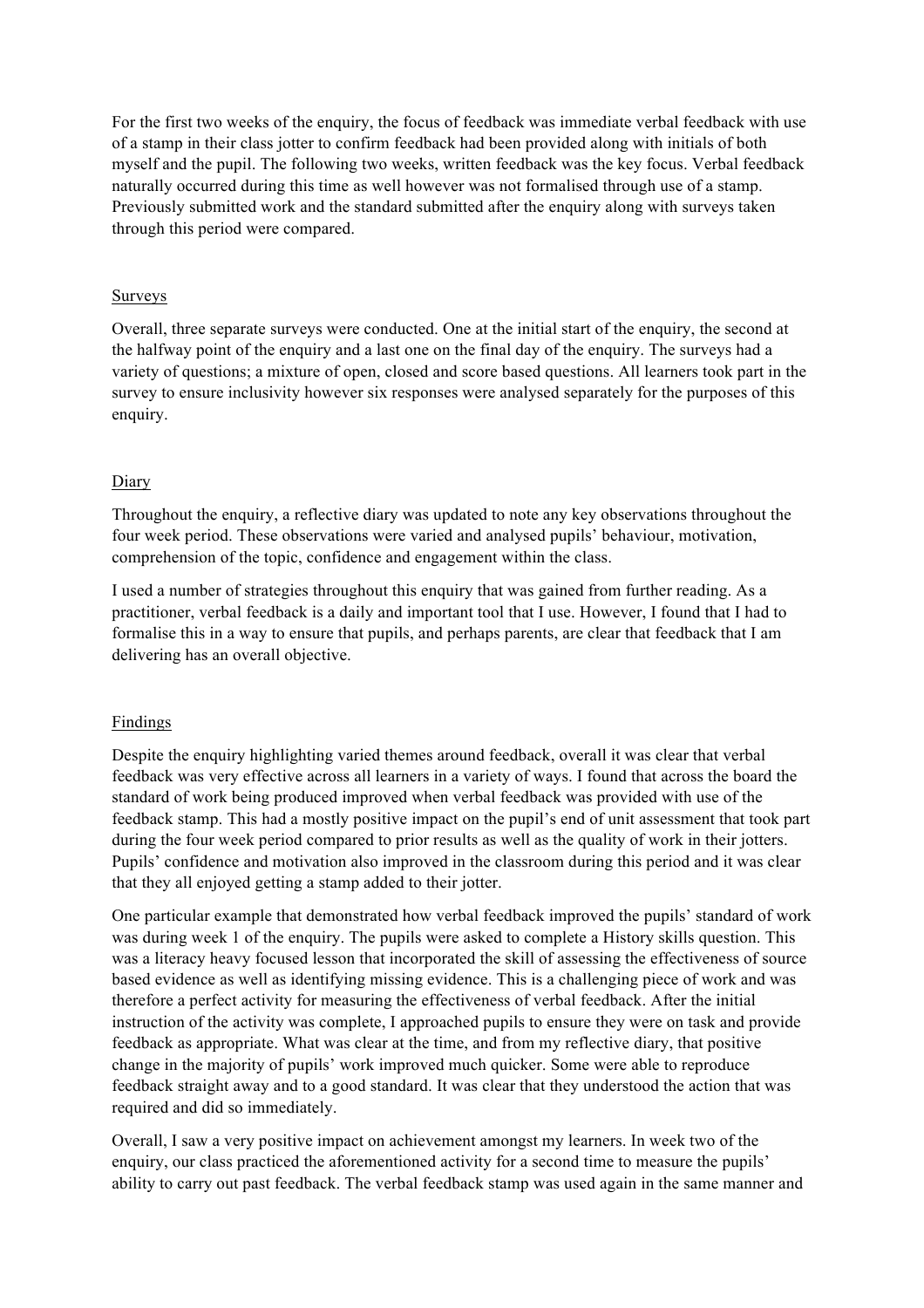I found that with the higher attaining pupils, they did not need as much targeted feedback compared to other pupils. This could be for a variety of reasons but one particular hunch is that these pupils remembered their feedback from last time and their confidence was improved.

In terms of motivation, from my observations and reflective diary, it is clear that pupils were much more willing to tackle this type of activity than before. The biggest impact I could sense from my own professional judgement was that it had the most profound impact on learners who were not on track. Those pupils who were struggling with the activities demonstrated happiness and excitement when they acted upon my personalised and one-on-one instruction. They were happy with their success and their progress. Providing verbal feedback, as well as use of the stamp, provided the tools for these pupils to achieve the desired learning intention and success criteria.

From analysis of my survey, all pupils enjoyed receiving instant verbal feedback and found it beneficial. Pupils who require challenge demonstrated a longing for feedback that showed if they were on track or not, as well receiving praise for their good quality of work. Other pupils stated in their survey that at times they found it sometimes difficult to always put my verbal feedback into their practice but that it did bridge the gap in terms of pace. For example, one particular pupil noted

"I find that I don't always understand things and sometimes it's too fast for me. When the teacher talks to me by myself this helps."

Therefore this small enquiry has demonstrated that the use of instant verbal feedback has an important part to play in the classroom. To ensure that I was meeting my stated aims in which to find out how this pairs up with other forms of feedback, I also measured the pupil's attitudes towards written feedback. During the two week period where written feedback was the focus, I found that there was not as much of an impact in terms of motivation. Whereas with verbal feedback, pupils were visibly happy with understanding how to better their work, I found that pupils either did not read their written feedback or did not take it on board as much as they did with verbal.

There was a clear disparity between the two main set of pupils. The pupils requiring challenge, ones who are already motivated towards academic success, did like getting written comments in their jotter as it provided them with direction on how to keep progressing. A common theme throughout their survey was that they enjoyed getting comments with praise for their good effort. Analysis of their answers showed there was a clear parental engagement implication. It was indicated in the results of the survey that most of these pupils' parents checked their jotter's for teacher comments which shows that not only do children benefit from written comments but this is also an effective tool to communicate with parents and carers.

In terms of the pupils not on track, they placed less importance on written feedback. When asked if they even check their jotters to see if written feedback has been added, a majority answered that they did not check. It is clear that written feedback may be an uncomfortable proposition for those pupils who are not on track in terms of their progress. Any comments that they deem a negative criticism may demotivate them and written feedback could act as a permanent reminder of their perceived failure. It was evident that overall, learners not on track preferred verbal feedback and through my own observations I found that written feedback had little to no impact on their motivation.

#### Implications for Future Practice

Overall, it would be fair to conclude that immediate verbal feedback has beneficial implications on learners. During this enquiry, it was clear that achievement had improved as well as motivation, confidence, resilience and ability to be a more reflective learner.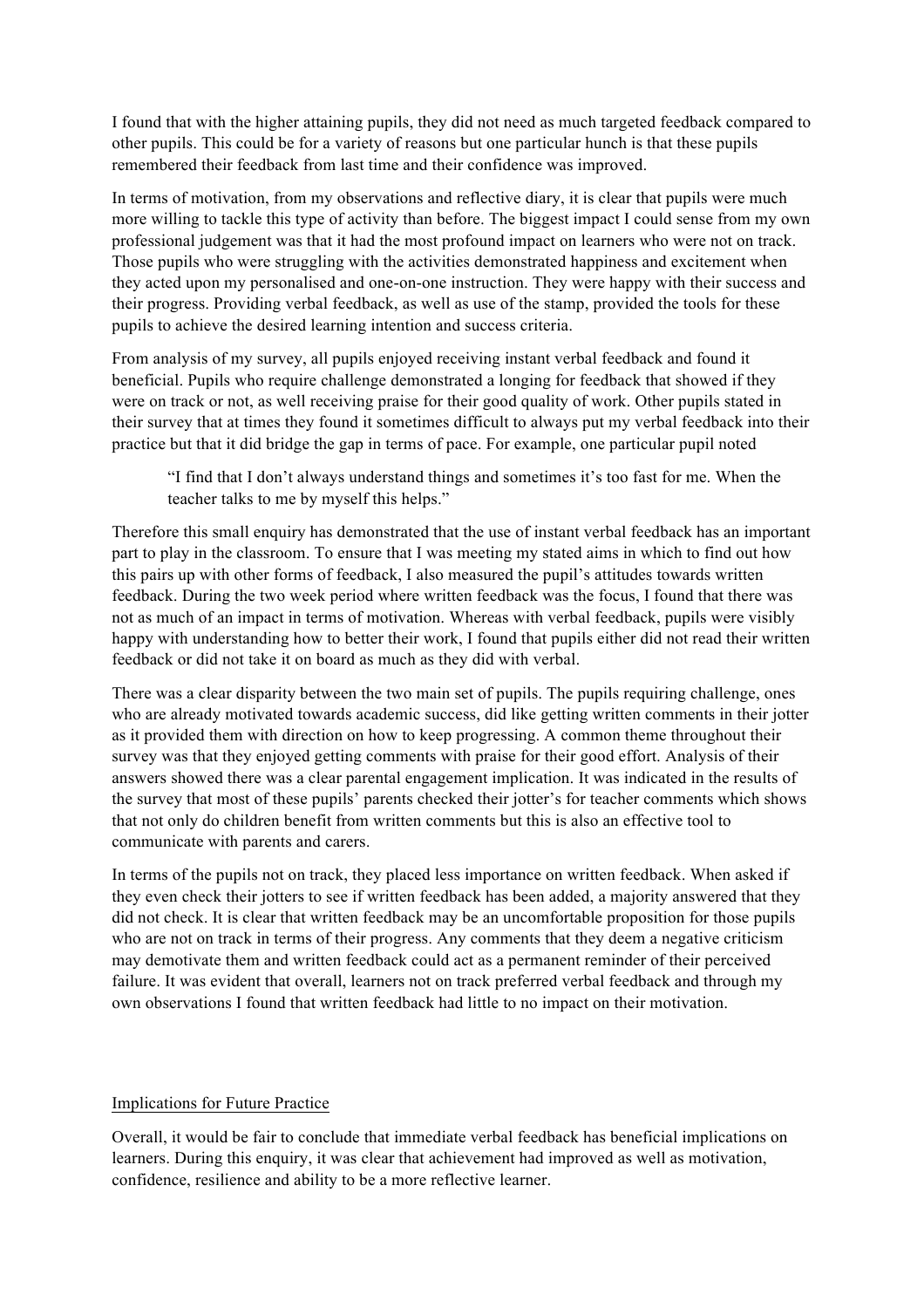The study was conducted over a relatively short period of time and therefore future research would be required to truly understand how impactful this intervention was and can be. It would certainly better inform my own practice and ability to deliver effective feedback if this enquiry was widen and continued.

In future, I will strive to use a variety of feedback methods. It is clear in my enquiry that there is still a valued place for written feedback both in terms of pupils' progression as well as engagement with parents and carers. However, this enquiry did demonstrate to me, in a way I did not appreciate before, that instant verbal feedback is a powerful instrument that provides pupils the tools to strive. Continued use of the stamp will be an important part of my practice as it was clear that all pupils, regardless of ability, enjoyed receiving an appreciation of the work they had completed that was a little more permanent than instant verbal.